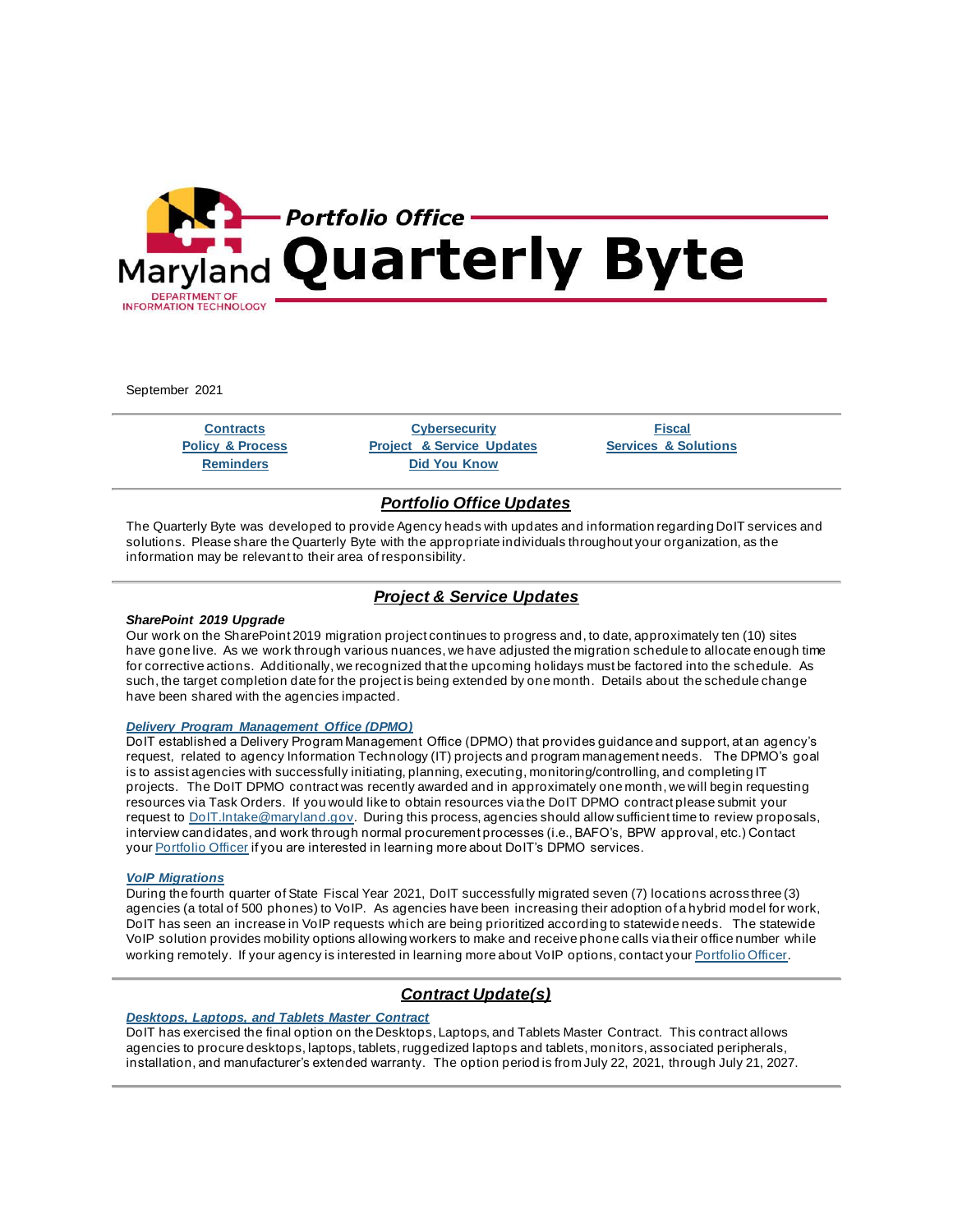# *Fiscal Focus*

### *FY2022 Annual Invoice*

Information regarding your agency's FY2022 budgeted services has been populated in [Apptio](https://lnks.gd/l/eyJhbGciOiJIUzI1NiJ9.eyJidWxsZXRpbl9saW5rX2lkIjoxMDUsInVyaSI6ImJwMjpjbGljayIsImJ1bGxldGluX2lkIjoiMjAyMTA5MjkuNDY2NDk3OTEiLCJ1cmwiOiJodHRwczovL2Zyb250ZG9vci5hcHB0aW8uY29tLyJ9.qf551dbERoZxRWakyNPx6DrJy9ax5EMpAKqxz7qg3A4/s/267717117/br/113089134067-l). The FY2022 services and quantities represent the estimates at the time the FY2022 budget was prepared. Your agency will be invoiced quarterly (one-fourth of the total annual cost). As a reminder, the IT and Fiscal contacts within each agency are able to access Apptio and this information. To get help logging into Apptio or if you have questions about your invoice, contact [doitfiscal.billofit@maryland.gov](mailto:doitfiscal.billofit@maryland.gov).

# *Policy & Process*

#### *Performance Management Process*

DoIT has implemented a [Performance Manage Process](https://lnks.gd/l/eyJhbGciOiJIUzI1NiJ9.eyJidWxsZXRpbl9saW5rX2lkIjoxMDYsInVyaSI6ImJwMjpjbGljayIsImJ1bGxldGluX2lkIjoiMjAyMTA5MjkuNDY2NDk3OTEiLCJ1cmwiOiJodHRwczovL2RvaXQubWFyeWxhbmQuZ292L0RvY3VtZW50cy9Eb0lULVBlcmZvcm1hbmNlLU1hbmFnZW1lbnQtUHJvY2Vzcy5wZGYifQ.XA5ZS2ENDNsetyWOiD_RhK0CBqAAfoB85-VdnxYxk0k/s/267717117/br/113089134067-l) to provide agencies with a mechanism to share both positive and constructive feedback. The feedback provided will help DoIT acknowledge stellar employee performance, make informed workforce decisions, identify deficiencies, and clarify employee performance expectations.

# *Cybersecurity*

### *Cybersecurity Awareness Month*

Every October, Cybersecurity Awareness Month raises awareness about the importance of cybersecurity across our Nation. Led by the Cybersecurity and Infrastructure Security Agency (CISA) and the National Cybersecurity Alliance (NCSA), Cybersecurity Awareness Month shares messages and weekly themes of the importance of staying safe online. The evergreen theme - Do Your Part, #BeCyberSmart – encourages individuals and organizations to own their role in protecting their part of cyberspace, stressing personal accountability and the importance of taking proactive steps to enhance cybersecurity. Please connect with DoIT on Social Media and look for videos and other communications in your [maryland.gov](http://maryland.gov/) email.

### *[Supplemental Guidance on Passwords and the use of Password Managers](https://lnks.gd/l/eyJhbGciOiJIUzI1NiJ9.eyJidWxsZXRpbl9saW5rX2lkIjoxMDcsInVyaSI6ImJwMjpjbGljayIsImJ1bGxldGluX2lkIjoiMjAyMTA5MjkuNDY2NDk3OTEiLCJ1cmwiOiJodHRwczovL2RvaXQubWFyeWxhbmQuZ292L3BvbGljaWVzL0RvY3VtZW50cy9Qb2xpY2llcy9HMjEtMi1QYXNzd29yZC1NYW5hZ2Vycy1hbmQtVXNlLnBkZiJ9.FbUv3LUDK_E5r7pXt57seYvGzKg2vMFECluB-bmYtlM/s/267717117/br/113089134067-l)*

Most users have an exhaustive list of applications that they must access along with unique passwords that they must remember. As a result, users may engage in poor password management practices to keep up with their many passwords, thereby creating unintended application vulnerabilities. For these reasons, DoIT has published guidelines to help users balance security and usability.

### *[Standards and Guidance for Authentication of External Users](https://lnks.gd/l/eyJhbGciOiJIUzI1NiJ9.eyJidWxsZXRpbl9saW5rX2lkIjoxMDgsInVyaSI6ImJwMjpjbGljayIsImJ1bGxldGluX2lkIjoiMjAyMTA5MjkuNDY2NDk3OTEiLCJ1cmwiOiJodHRwczovL2RvaXQubWFyeWxhbmQuZ292L3BvbGljaWVzL0RvY3VtZW50cy9Qb2xpY2llcy9HMjEtMS1FeHRlcm5hbC1Vc2VyLUF1dGhlbnRpY2F0aW9uLnBkZiJ9.5vp9VuuCS6yL1A_ddySlOlVSutA6r6TI_8uqf-lA528/s/267717117/br/113089134067-l)*

As government services transition to online delivery, the validation of citizens' digital identities is an important component of protecting the confidentiality and integrity of the data we manage. This guidance was published to clarify user authentication and provide direction in selecting appropriate controls.

### *[Teleworking Printer Guidance](https://lnks.gd/l/eyJhbGciOiJIUzI1NiJ9.eyJidWxsZXRpbl9saW5rX2lkIjoxMDksInVyaSI6ImJwMjpjbGljayIsImJ1bGxldGluX2lkIjoiMjAyMTA5MjkuNDY2NDk3OTEiLCJ1cmwiOiJodHRwczovL2RvaXQubWFyeWxhbmQuZ292L3BvbGljaWVzL0RvY3VtZW50cy9Qb2xpY2llcy9UZWxld29ya2luZy1QcmludGVyLUd1aWRhbmNlLnBkZiJ9.hhTPW8FrcjZ8oi1L1A-iOkfiaw1d2i_TIN3r7TTnOgo/s/267717117/br/113089134067-l)*

In response to questions we received regarding the use of personally owned printers at the employee's residence, printing services, and advice on related security implications, the Office of Security Management (OSM) issued guidance to provide clarity on DoIT's position regarding the use of personal printers and printing services while teleworking. This guidance was distributed to IT leadership throughout the state on August 13, 2021.

### *Statewide Vulnerability Management Maturity*

The OSM is striving to mature the State of Maryland's Vulnerability Management Program. The overarching goal of the Vulnerability Management Program is to reduce the vulnerability footprint on State of Maryland networks. DoIT will begin reaching out to agencies to schedule a time to review the vulnerability services th ey receive, collaborate on opportunities to improve, and answer questions. If your agency is interested in learning more about DoIT managed vulnerability services, contact your [Portfolio Officer](https://lnks.gd/l/eyJhbGciOiJIUzI1NiJ9.eyJidWxsZXRpbl9saW5rX2lkIjoxMTAsInVyaSI6ImJwMjpjbGljayIsImJ1bGxldGluX2lkIjoiMjAyMTA5MjkuNDY2NDk3OTEiLCJ1cmwiOiJodHRwczovL2RvaXQubWFyeWxhbmQuZ292L3N1cHBvcnQvUGFnZXMvcG9ydGZvbGlvLW9mZmljZXJzLmFzcHgifQ.t984_SM2S1dgGNXURe9EJGA4GFbV3Yg-j_8fD2wLrjA/s/267717117/br/113089134067-l).

# *Highlighted Services & Solutions*

## *[Security Awareness Training](https://lnks.gd/l/eyJhbGciOiJIUzI1NiJ9.eyJidWxsZXRpbl9saW5rX2lkIjoxMTEsInVyaSI6ImJwMjpjbGljayIsImJ1bGxldGluX2lkIjoiMjAyMTA5MjkuNDY2NDk3OTEiLCJ1cmwiOiJodHRwczovL2RvaXQubWFyeWxhbmQuZ292L3N1cHBvcnQvUGFnZXMvc2Nfc2VjdXJpdHlfYXdhcmVuZXNzX3RyYWluaW5nLmFzcHgifQ.HopWf8LP_zzHlHTSC9rRrIg6OLQky69J5H-KVg5EBCg/s/267717117/br/113089134067-l)*

Security Awareness Training through Infosec Institute InfosecIQ is specifically designed to provide refresher security training in satisfaction of State Finance & Procurement Article 3A-314. Participants receive monthly security training courses that are engaging, with content that is frequently updated.

### *[Business Intelligence \(BI\) Professional Services](https://lnks.gd/l/eyJhbGciOiJIUzI1NiJ9.eyJidWxsZXRpbl9saW5rX2lkIjoxMTIsInVyaSI6ImJwMjpjbGljayIsImJ1bGxldGluX2lkIjoiMjAyMTA5MjkuNDY2NDk3OTEiLCJ1cmwiOiJodHRwczovL2RvaXQubWFyeWxhbmQuZ292L3N1cHBvcnQvUGFnZXMvc2NfYXBwX2JpcHMuYXNweCJ9.lwaBwC35XC79CUnwE-VG_N80oImYElWaV6Oc6uKFoIA/s/267717117/br/113089134067-l) and [Software](https://lnks.gd/l/eyJhbGciOiJIUzI1NiJ9.eyJidWxsZXRpbl9saW5rX2lkIjoxMTMsInVyaSI6ImJwMjpjbGljayIsImJ1bGxldGluX2lkIjoiMjAyMTA5MjkuNDY2NDk3OTEiLCJ1cmwiOiJodHRwczovL2RvaXQubWFyeWxhbmQuZ292L3N1cHBvcnQvUGFnZXMvc2NfYXBwX2Jpc29mdHdhcmUuYXNweCJ9.8FLc1EAFaGwlgYxhqknArrnAzXmVC0mbLpmFkgr55IY/s/267717117/br/113089134067-l)*

BI provides a spectrum of services to deliver solutions that can help agencies meet their business objectives and streamline business processes. These solutions are designed to boost user engagement and inform decision-making through data visualizations, dashboards, and reports.